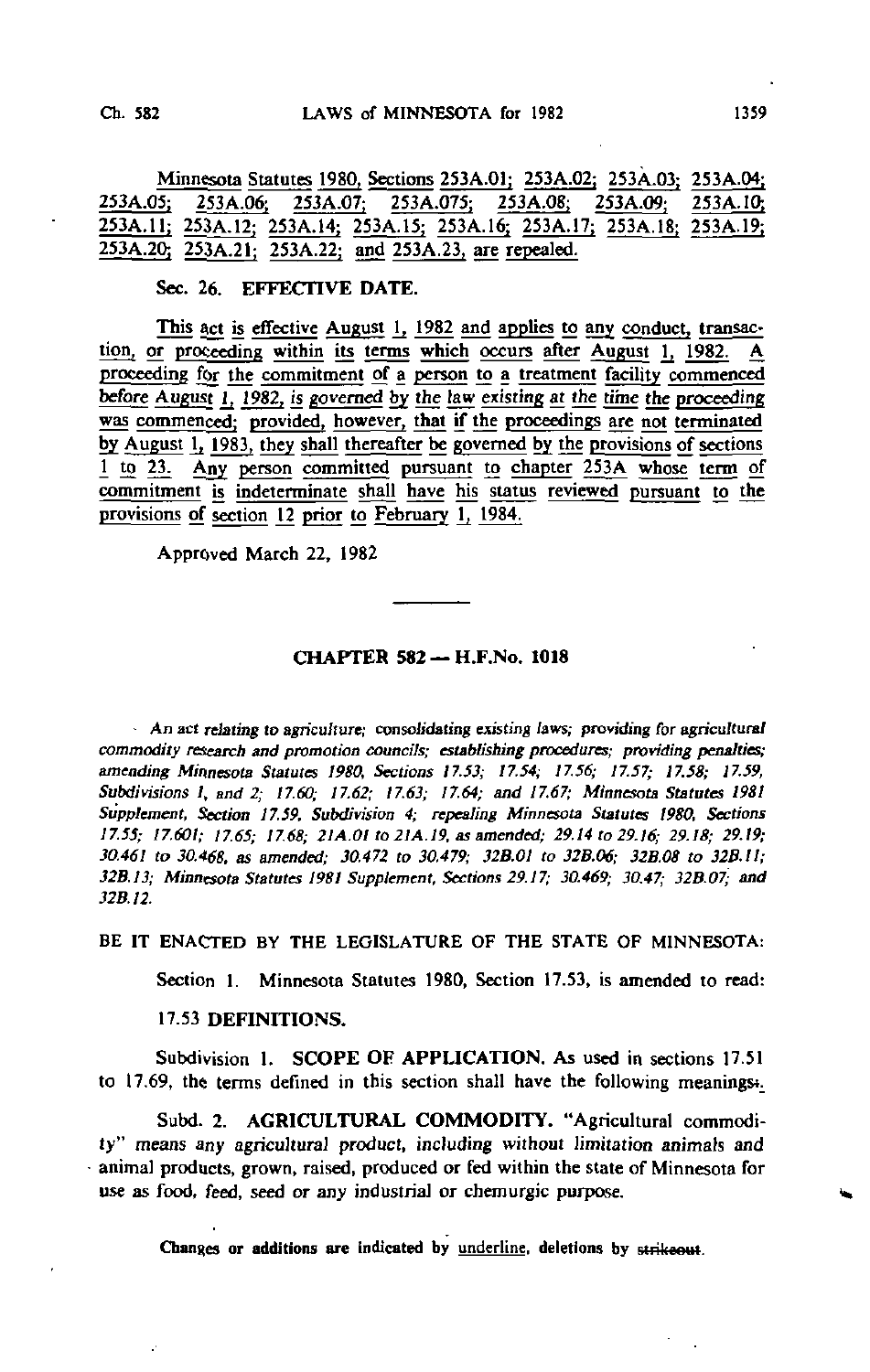Subd. 3: COMMERCIAL CHANNELS. "Commercial channels" means the processes of sale of any agricultural commodity to any commercial buyer, dealer, processor, cooperative or to any person, public or private, who resells such commodity or any product produced from such commodity for slaughter, storage, processing or distribution.

Subd. 4. COMMISSIONER. "Person" means any individual, corporation, association, cooperative or partnership "Commissioner" means the commissioner of agriculture or his designee.

Subd. 5. COOPERATIVE. "Cooperative" means a nonprofit association legally constituted under the laws of Minnesota or of another state of producers who have gathered together for purposes of bargaining for a price for marketing their commodity. This includes all cooperatives domiciled inside or outside of the state which buy commodities from Minnesota producers.

Subd. 5 6. COUNCIL. "Council" means the research and promotion a council created under the provisions of sections  $17.51$  to  $17.69$  in connection with the organization of the producers of a particular commodity as herein provided.

Subd. 7. FIRST HANDLER. "First handler" means a person, whether he is an owner, agent or other person, who initially places a commodity into commercial channels, or who is engaged in the processing of the commodity into food for human consumption in any form, except for potato flour or potato starch,

Subd. 6 8. FIRST PURCHASER. "First purchaser" means any person that buys agricultural commodities for movement into commercial channels from the producer; or any lienholder, secured party or pledgee, public or private, or assignee of said lienholder, secured party or pledgee, who gains title to the agricultural commodity from the producer as the result of exercising any legal rights by the lienholder, secured party, pledgee, or assignee thereof, regardless of 4when the lien, security interest or pledge was created and regardless of whether 'the first purchaser is domiciled within the state or without. First purchaser does not mean the commodity credit corporation when a commodity is used as collateral for a federaj non-recourse loan unless the commissioner determines otherwise.

Subd. 7. "Commissioner" means the commissioner of agriculture of the state of Minnesota.

Subd. 9. MARKETING YEAR. "Marketing year" means a one year period from July 1 through June 30, or any other one year period determined by the promotion order of a specific council.

Subd. 10. PARTICIPATING PRODUCER. "Participating producer" means a producer of an agricultural commodity for which a promotional order has been issued and exists, who produces that commodity in the organized area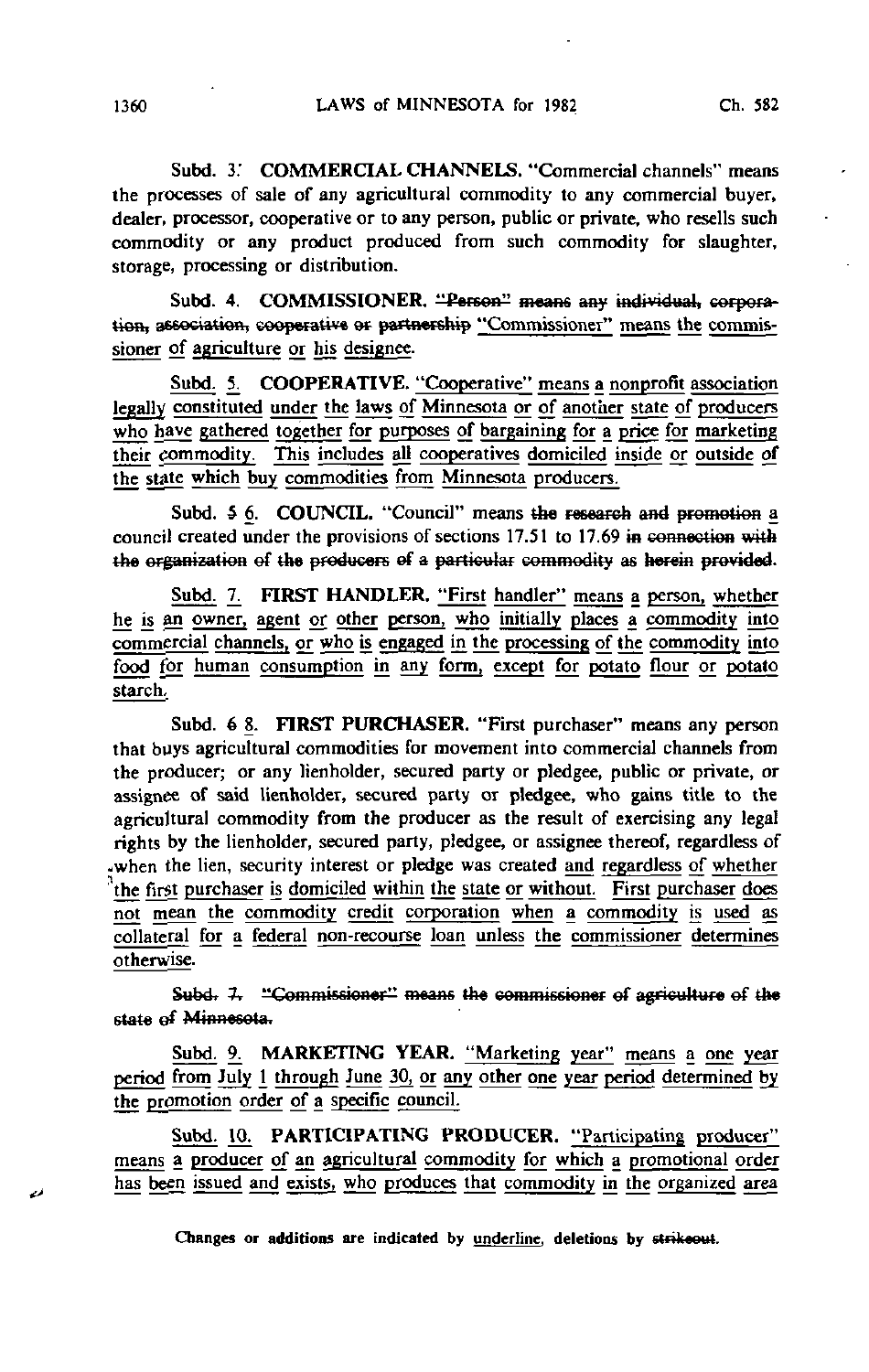and meets the minimal requirements established by the council to qualify as a producer.

Subd. 11. PERSON. "Person" means an individual, corporation, association, cooperative or partnership.

Subd. 12. PRIVATE PROCESSOR. "Private processor" means a privately owned commodity processor legally constituted under the laws of Minnesota for the purpose of buying or marketing the commodity and commodity products, whether the processor is domiciled within the state or without.

Subd. 8 13. PRODUCER. "Producer" means any person who owns or operates an agricultural producing or growing facility for the an agricultural commodity under consideration for referendum and shares in the profits and risk of loss from such facility operation, and who grows, raises, feeds or produces said the agricultural commodity in Minnesota during the current or preceding marketing year.

Subd. 9. "Qualified voter" means any producer defined above who would be subject to the payment of fees to finance the activities described in sections 17.51 to 17.69.

Subd. 14. PRODUCER-PROCESSOR. "Producer-processor" means a producer who processes and markets his own product. For the purpose of collecting the check-off fee, a producer-processor is the first purchaser.

Subd. 40 15. PROMOTIONAL ORDER. "Promotional order" means an order issued by the commissioner, with the advice and consent of the a council and after a referendum pursuant to this chapter, which establishes a program for promotion, advertising, production, market research, and market development of the growing, processing, distributing, sale ef or handling of an agricultural products covered by referendum commodity and provides for the collection of check-off fees and financing the same.

Subd. 16. QUALIFIED VOTER. "Qualified voter" means a producer who would be subject to the payment of fees to finance the activities described in sections 17.51 to 17.69 and who shares directly in the profits and risk of loss from the agricultural operation which produces or grows the commodity.

Subd. 17. RETAILER. "Retailer" means a person who sells directly to the consumer in small quantities or broken lots.

Subd.  $44$  18. SALE. "Sale" means any passing of title from the producer to the first purchaser. Sale includes any pledge, security interest or lien after harvest.

Subd. 12. "Participating producer" means any producer of an agricultural commodity for which a promotional order has been issued and exists, who produces that commodity in the organized' area and meets the minimal require' ments established by the council to qualify as a producer.

Sec. 2. Minnesota Statutes 1980, Section 17.54, is amended to read: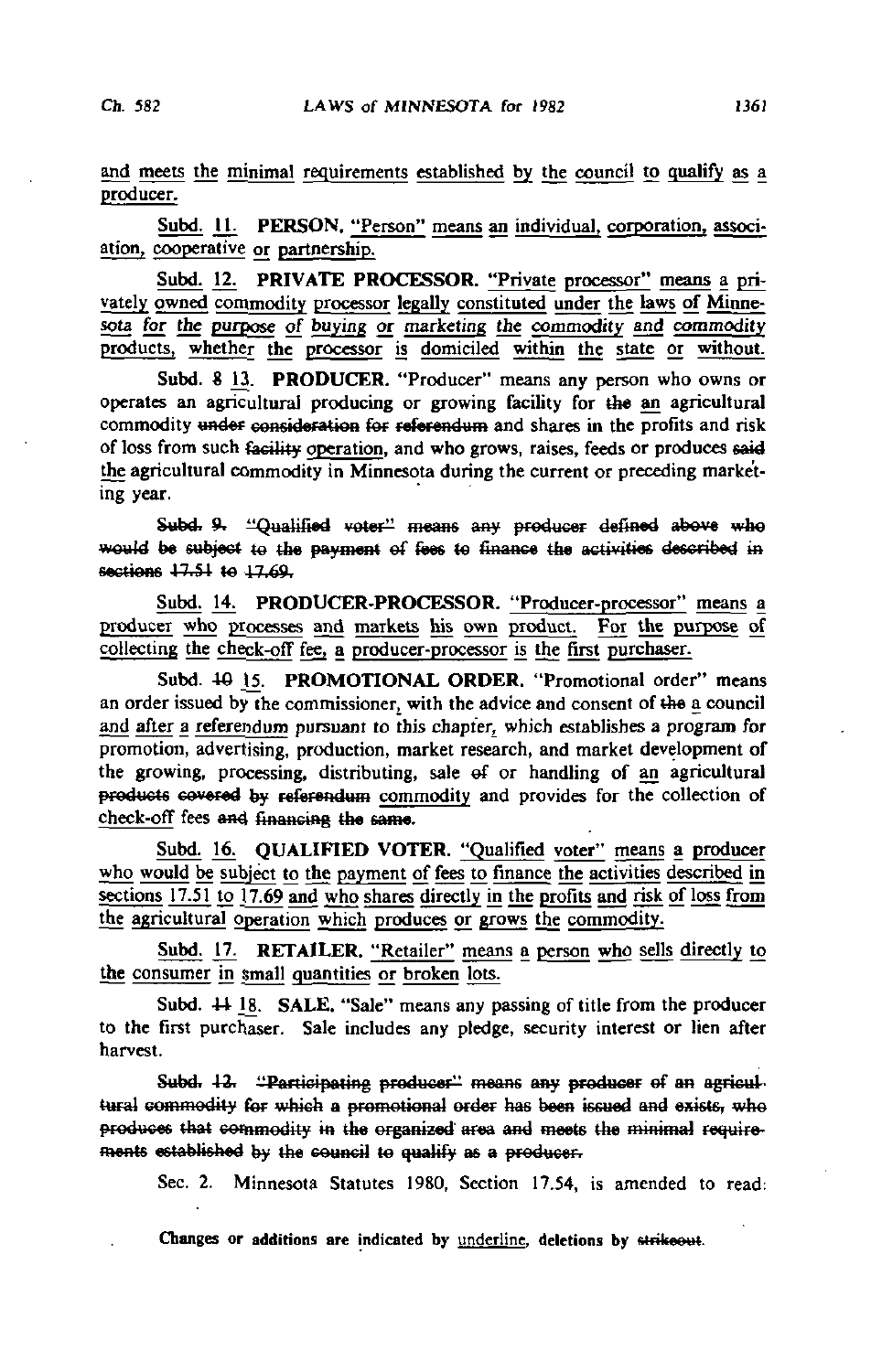### 17.54 COUNCILS) MEMBERSHIP) ELECTION! TERM.

Subdivision 1. CREATION. A commodity research and promotion council is hereby may be created for the producers of each agricultural commodity who file by filing with the commissioner a petition requesting that the producers of such commodity be subjected to the provisions of sections 17.51 to 17.69, which. The petition is must be signed by  $500$   $1,000$  producers or 15 percent of the producers proposed to be covered by the promotion order, whichever is less, of the producers of such commodity. Such petition shall be certified by At least two producers to have shall certify under oath that the petition has been signed only by producers of the commodity involved.

Subd. 2. MEMBERSHIP. Upon petition of the required number of producers the commissioner shall, after consultation with the various producer or commodity organizations of the particular commodity petitioning for a referendum, determine the size of the council and distribution of the council membership. The council may designate industry and university ef Minnesota personnel, either by name or by office, to serve as consultants to the council.

Subd. 3. ELECTION NOMINATING COMMITTEE. Within 30 days after the filing of the petition by the required number of the producers of an agricultural commodity the commissioner shall appoint a nominating committee of at least five producers of that commodity who shall, within 60 days from the filing of such the petition, nominate at least two producer candidates for each council position and certify the names of such nominees to the commissioner. Nominees shall be selected with a view to establishing a fair representation of all producers of the particular commodity throughout the area to be organized, which shall comprise the entire state unless the commissioner determines that at least 95 percent of the production of the subject commodity is in a lesser area, in which event he shall define such the area following county lines. Whenever possible, the areas represented by council members shall correspond to state crop reporting districts as defined by the Minnesota crop and livestock reporting service.

Subd. 4. ELECTION. Upon receipt of the nominations the commissioner shall promptly arrange an election to be held at places designated by him reasonably convenient to all producers in the organized area and give at least seven days' provide notice of such the election in legal newspapers to all of the media having a general circulation in the organized area. Ballots setting forth the names of the nominated candidates and providing for write in write-in candidates shall be made available at all polling places. Only producers of the agricultural commodity involved shall be qualified to vote, and. General polling procedures shall be established by the commissioner by rule pursuant to chapter 15 to avoid voting by others other than qualified producers, but the selection of specific polling places shall not be subject to chapter 15. An impartial committee appointed by the commissioner shall tabulate the votes, and the candidates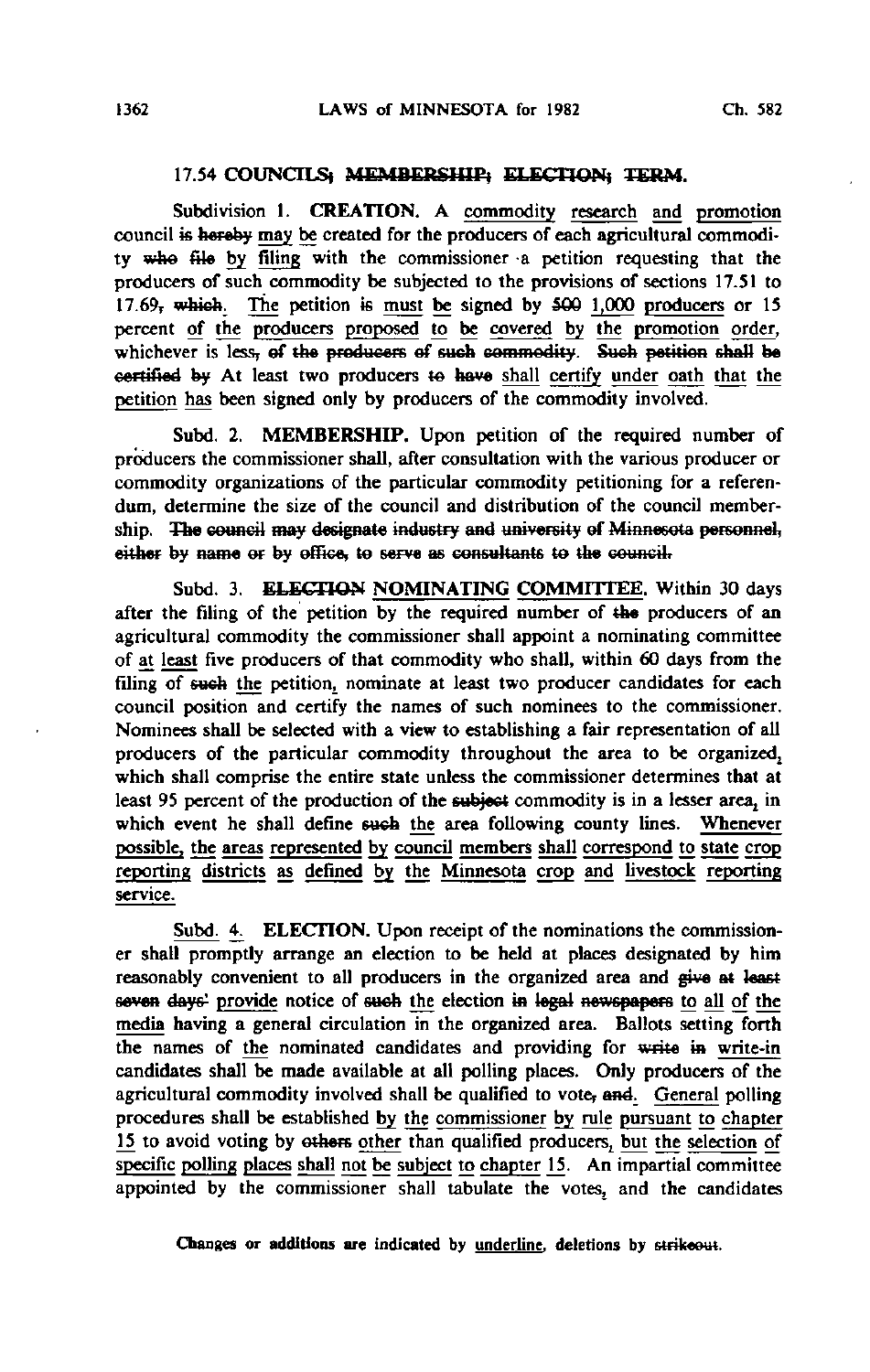receiving the most votes shall be declared elected to the first council. In each calendar year following the one in which

After the first council for a commodity is elected candidates shall be selected and, an election shall be held annually to elect a successor or successors te members of the council member or members whose term or terms expire in that year. Nominations shall be made and the elections The election shall be held in the same manner as prescribed for the first council election except that the choice of manner of choosing nominating committee members, the time of nominations and the time and place of elections shall be fixed by the commissioner with the consent of the council. Mail balloting may be permitted by the commissioner.

Subd. 4 5. TERMS. At the first meeting of the first council for each commodity the commissioner shall determine by lot one-third of the council members whose terms shall expire June 30 in the calendar year following the year of the first election, one-third of the council members whose terms shall expire June 30 in the second calendar year and the remaining council members whose terms shall expire June 30 in the third calendar year. In the event the commissioner has designated specific areas for representation on the council, the terms of council members in any one area shall not expire in the same year. All elected successor council members elected in succeeding elections shall be elected for serve three year terms and each shall serve until his successor is their successors are elected and qualified. All terms shall expire on June 30 of the last year of the term unless another date is established by the commissioner for specific councils. In the event a council member ceases to have any of the qualifications herein established, his office shall be deemed vacant. Any An interim vacancy on the council shall be filled by the council for the remainder of the term vacated. The successor so appointed shall be a commodity producer residing in the same crop reporting district as the former member.

Subd. 5 6. ORGANIZATION. The commissioner shall serve as chairman a member of the each council without vote. The Each council shall elect from its own membership elect a chairman, a vice-chairman, who shall act in the absence of the commissioner, a secretary, and such other officers as the council may deem deems appropriate. The An executive committee of no more than five members including the officers may also be elected. Terms of such the officers shall expire on June 30 of each year and their successors shall be elected at the first meeting following that date; however, they may serve until their successors have been elected but not beyond July 15.

Subd. 7. MEETINGS; QUORUM. Subject to the requirements of sections 17.51 to 17.69, a council shall meet at times and places as it may determine or upon call of the chairman or of any three members or one-third of the council, whichever is greater. A majority of the voting members of a council shall constitute a quorum for the transaction of all business in carrying out the duties of the council.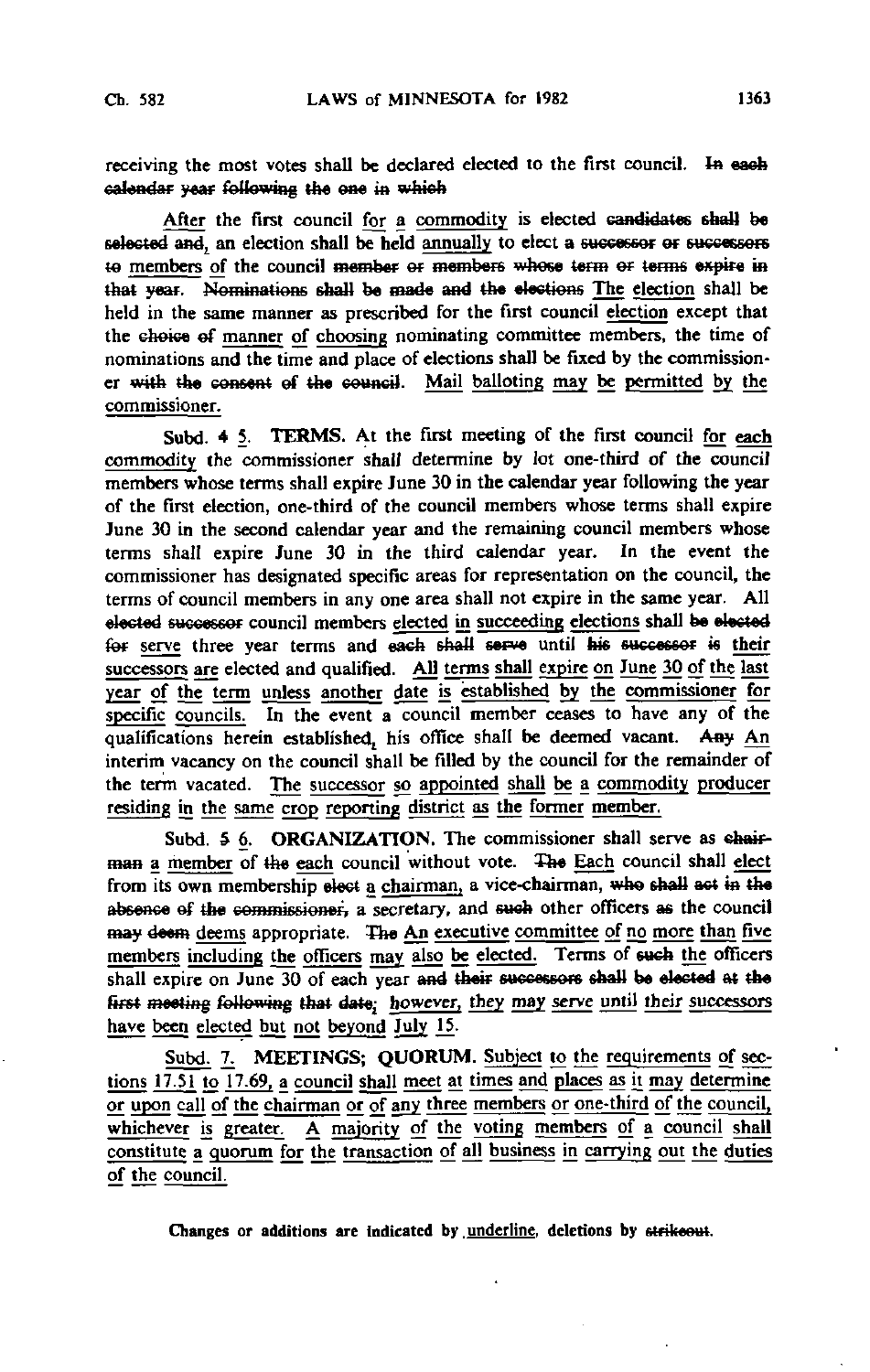Subd. 8. EXISTING COUNCILS. Any council established pursuant to any act on or before the effective date of sections 1 to 11 may maintain the number and regional distribution of council members in effect at that time and council members elected under the provisions of any act in effect prior to the effective date of sections  $1$  to  $11$  may serve out their terms according to those provisions. Any promotional order in effect prior to the effective date of sections 1 to 11 shall remain in effect until the promotional order would terminate under the terms of the promotional order itself, or under the provisions of the legislation authorizing that promotional order, or until the promotional order is terminated pursuant to section 17.64, whichever occurs first. No referendum need be held by the commissioner to establish any promotion order in effect prior to the effective date of sections 1 to 11. No referendum need be held by the commissioner to bring any promotion order into early compliance with sections 1 to 11 when the proposed changes in the promotion order are requested by\_ the council members and approved by the commissioner.

Subd. 9. POTATO INDUSTRY PROMOTION. For the purpose of the administration of sections 17.51 to 17.69 as they pertain to a Minnesota area potato research and promotion council established pursuant to Laws 1967, Chapter  $417$ , as amended, the state is divided into four areas. Area number one includes the counties of Kittson, Marshall, Polk, Pennington, Red Lake, Norman, Mahnomen, Clay, Wilkin, Roseau, Lake of the Woods, Beltrami, Clearwater, Hubbard, Becker, Ottertail, and Wadena. Area number two includes the counties of Itasca, Koochiching, St. Louis, Carlton, Lake, and Cook. Area number three includes the counties of Traverse, Grant, Douglas, Big Stone, Stevens, Pope, Swift, Kandiyohi, Lac qui Parle, Chippewa, Yellow Medicine, Renville, McLeod, Carver, Scott, Dakota, Lincoln. Lyon, Redwood, Sibley, Le Sueur, Rice, Goodhue, Nicollet, Wabasha, Pipestone, Murray, Brown, Waseca, Steele, Dodge, Olmsted, Wiflona, Cottonwood, Watonwan, Blue Earth, Rock, Nobles, Jackson, Martin. Faribault, Freeborn, Mower, Fillmore, and Houston. Area number four includes the counties of Cass, Aitkin, Crow Wing, Pine, Todd, Morrison, Mille Lacs, Kanabec, Stearns, Benton, Isanti, Chisago, Sherburne, Anoka, Meeker, Wright, Washington, Hennepin, and Ramsey. Sections 17.51 to 17.69 shall apply to any of the above areas of the state where the commissioner has determined that the area was organized prior to July  $1$ ,  $1982$ , pursuant to section 30.464, subdivision  $3<sub>t</sub>$  as amended through June 30, 1982.

Subd. 10. EXISTING AREA POTATO COUNCILS. For the purposes of sections 17.51 to 17.69, any area potato council established pursuant to section 30.465, prior to the effective date of sections 1 to 11 shall maintain the number and distribution of council members in effect at that time. Council members elected or appointed under the provisions of section 30.465 may serve out their terms. For the purposes of sections 17.51 to 17.69, the provisions of sections 30.462, 30.463, 30.467, 30.469 and 30.472 as amended through June 30, 1982, shall be considered to be the promotional order for an area potato council, and shall remain in effect as a promotional order until terminated or modified by referendum.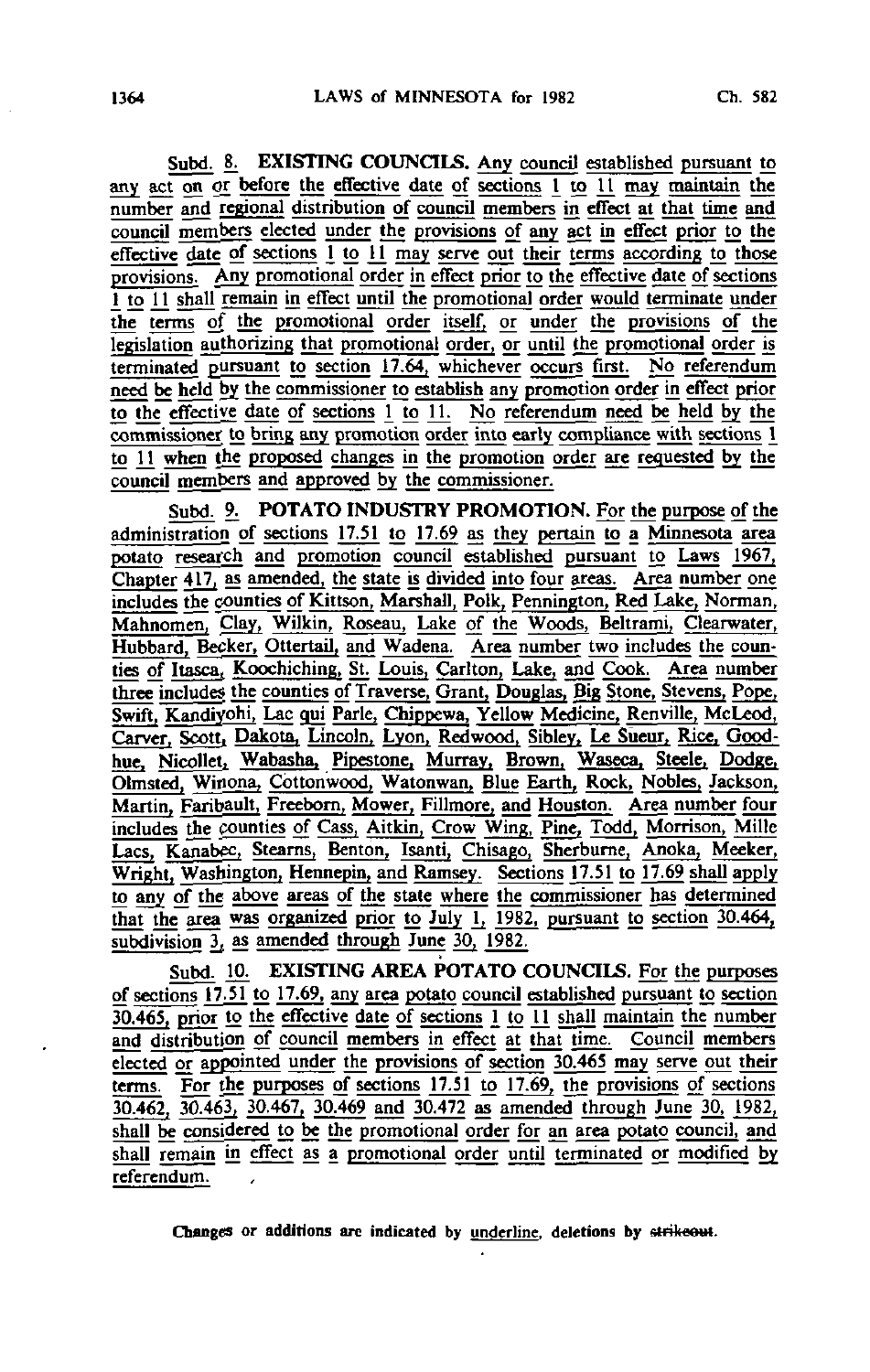Subd. 11. MEMBERSHIP AND TERMS; AREA POTATO COUN-CILS. Notwithstanding subdivisions 3, 4, and 5, any area potato council which continues in existence pursuant to subdivision 10 shall include one voting member who is a private processor of potatoes and one voting member who represents potato wash plants. These two members shall be appointed by the governor for four-year terms coterminous with that of the governor.

Subd. 12. DAIRY INDUSTRY PROMOTION. For the purpose of the administration of sections 17.51 to 17.69 as they pertain to the dairy research and promotion council established pursuant to Laws 1969, Chapter 851, as amended, the vote in the name of a cooperative association of producers may be deemed the vote of all members of that cooperative association. The commissioner shall schedule and specify procedures for bloc voting by a cooperative. A ballot prepared by the council and the commissioner shall be sent by each cooperative to all member and nonmember producers with a return envelope addressed to the commissioner. The ballot shall indicate that the cooperative association intends to vote in favor of or in opposition to the question. In the case of members the ballot shall indicate the expiration date of the ballot and state that if the ballot is not returned by that date the ballot shall be considered to be in favor of the vote of the association. The cooperative shall return the completed bloc vote ballot to the commissioner. A cooperative association shall not be required to bloc vote its producers but in that event it shall inform each producer of its decision and provide each producer with an individual referendum ballot with a return envelope addressed to the commissioner.

Each private processor of dairy products and eagh cooperative shall file with the commissioner a list of producers who market the bulk of their production with that private processor or cooperative. The polling procedures established by the commissioner pursuant to section 17.54, subdivision 4, shall ensure that dairy producers marketing the bulk of their production with a private processor have the option to vote in any referendum held pursuant to sections 1 to 11.

Subd. 13. TERMS; DAIRY COUNCIL. Notwithstanding subdivision 5, the term of office of members of any council established for the producers of cows' milk or products derived from cows' milk shall be as provided in this subdivision. The term of office shall be two years, with the terms of half the council members expiring June 30 in odd-numbered years, and the terms of the remaining council members expiring June 30 in even-numbered years.

Sec. 3. Minnesota Statutes 1980, Section 17.56, is amended to read:

17.56 COUNCIL TO FORMULATE AND SUBMIT PROMOTIONAL ORDER.

Subdivision 1. FORMULATION. Within 15 days after certification by the commissioner of its election the first council for producers of a particular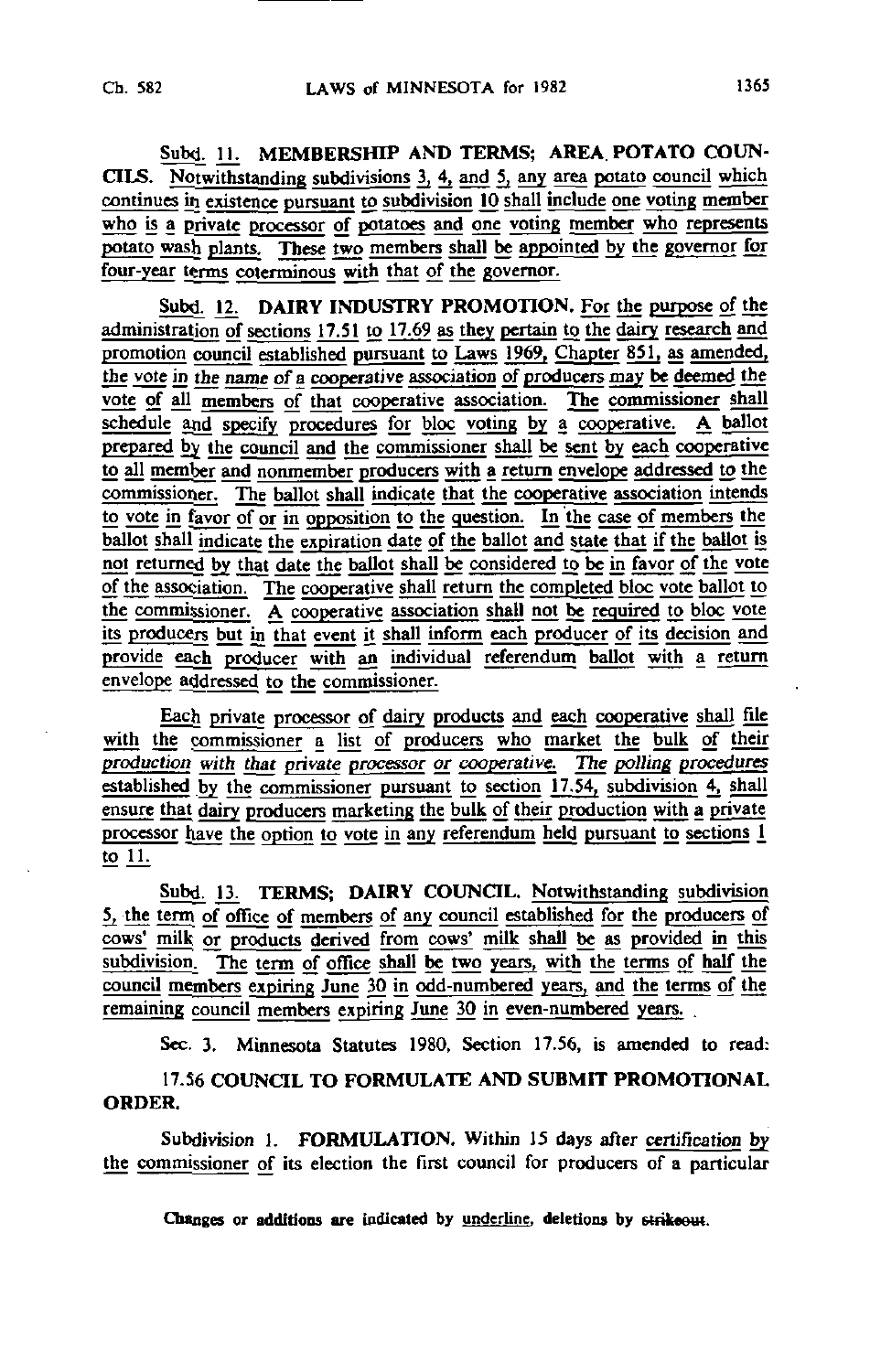commodity shall meet and formulate a promotional order establishing a program for development, promotion, advertising, research, distribution and the expansion of the sale, use and consumption of the commodity it represents and establishing fees a check-off fee to be paid by producers to finance the proposed activities.

Subd. 2. HEARINGS. The commissioner, after consultation with the advice and consent ef the council, shall hold a public hearing or public hearings on the proposed promotional order in an area or areas and at a time or times affording reasonable opportunities te for producers to attend. These hearings shall not be subject to the administrative procedure act of chapter 15. After such hearings and after consultation with the council, the council together with the commissioner shall determine after such bearings whether or not the promotional order shall be amended, modified or supplemented. If changes or additions of substance are made, the council and the commissioner shall hold like public hearings on the amended or supplemented promotional order.

Subd. 3. REFERENDUM. Following the hearing, or hearings, the council and commissioner shall conduct a referendum on the proposed final promotional order. At least ten days' notice of the time and places of such referendum shall be published in a legal newspaper of general circulation in each county affected. In addition, direct written notice thereof shall likewise be given te each county extension office in any county involved in the referendum. Such notice shaU include details ef the promotional order te afford all producers ef the subject commodity access to complete information about the promotional order Notice shall also be given to other media in each county affected. A complete copy of the promotional order shall be given to each county extension office in any county involved in the referendum to afford all producers of the commodity access to complete information about the promotional order and the referendum.

Subd. 4. ADOPTION. The promotional order shall become effective if approved by a majority of those voting in the referendum, and such order shall be applicable only to those producers of the subject commodity within the area of the state organized pursuant to sections  $17.51$  to  $17.69$ . Upon completion of the referendum the commissioner shall make findings and issue an appropriate order based on said findings.

Subd. 5. FAILED REFERENDUM. If a referendum is conducted and a proposed promotional order is not approved, the commissioner shall not conduct another referendum on any promotional order for the same commodity until one year has elapsed.

Sec. 4. Minnesota Statutes 1980, Section 17.57, is amended to read:

### 17.57 ADDITIONAL POWERS AND DUTIES OF COUNCIL.

Subdivision 1. ADOPTION OF REGULATIONS AND BUDGET RULES. The Each council shall  $(a)$  at its regular meetings adopt and administer rules and regulations consistent with sections 17.51 to 17.69 for the administra-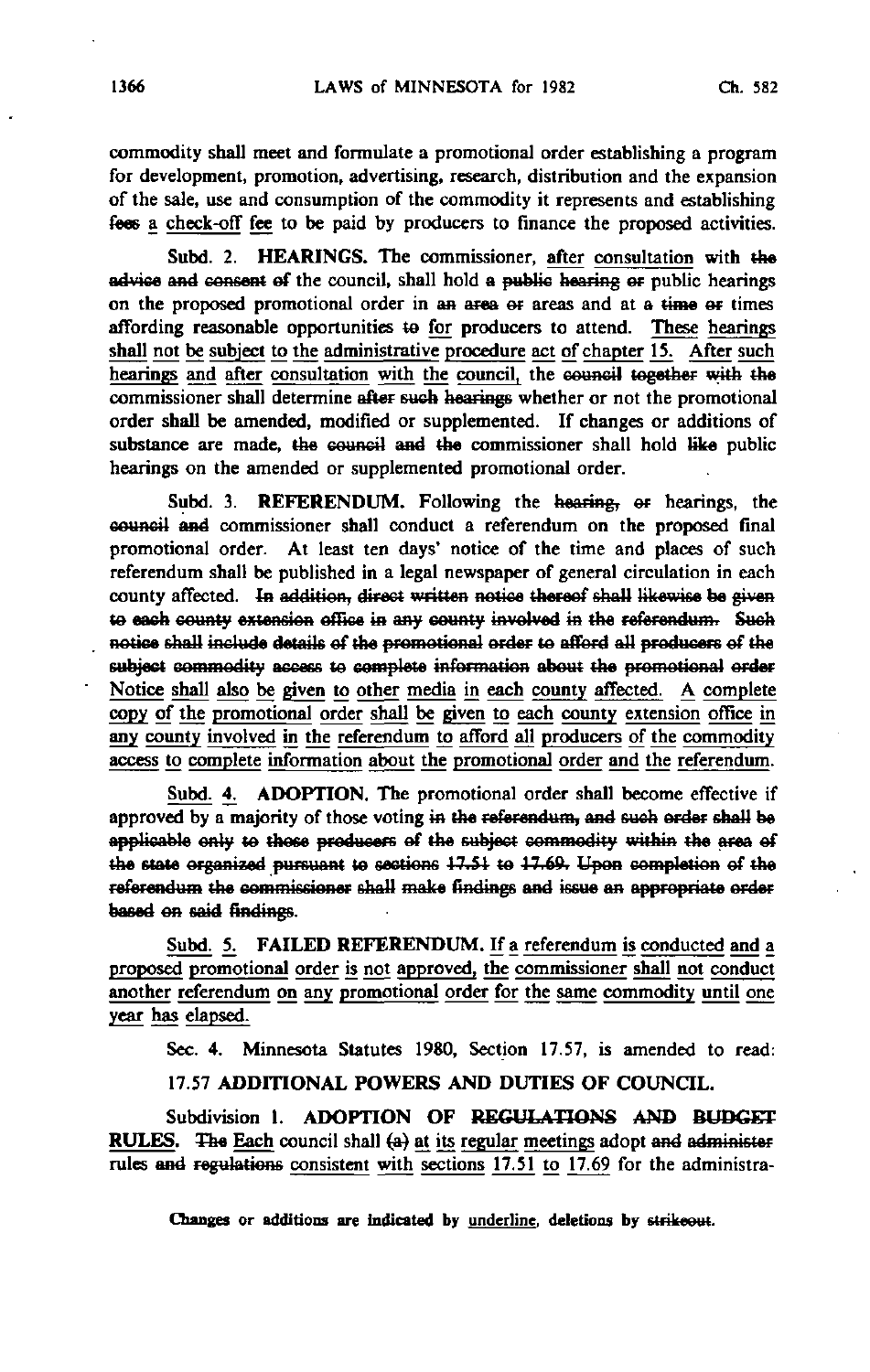tion of the promotional order, including among ether things, minimal requirements to qualify as a producer; (b) recommend amendments to the order, such amendments te he adopted only alter a producer referendum in which a majority of the producers favor such adoption: (c) prepare an annual estimated budget for the operation of the promotional order: and (d) prepare an annual report on the programs of the order, said report to be made available to the producers concerned. These rules are not subject to the administrative procedure act of chapter 15.

Subd. 2. BUDGET. Each council shall prepare and submit to the commissioner on a date he determines an estimated budget for the operation of the promotional order.

Subd. 3. REPORT. Each council shall prepare an annual report on the programs pursuant to its promotional order for the previous operating year. The report shall be mailed to each county extension office in any county involved in the promotional order.

Subd. 2 4. COLLECTION OF ASSESSMENTS CHECK-OFF FEES AND DATA. The council promotion order shall provide a procedure for the collection of the producer assessments check-off fee by each council to finance the promotional order orders and for the collection of sueh necessary information and data as is which are necessary for the proper administration of the order orders.

Subd. 3. REFUNDS OF FEES. The council shall provide for the refund of any fees paid by the producer who objects te payment of fees,

Subd. 4 5. DONATIONS. The Each council is authorized to accept donations of funds, property, services or other assistance from public or private sources for the purpose of furthering the objectives of sections 17.51 to 17.69.

Subd. 5 6. RIGHT TO SUE AND BE SUED. The Each council shall have the right to investigate and prosecute in the name of the state of Minnesota any action or suit to enforce the collection or insure payment of the check-off fees authorized by the provisions of sections 17.51 to 17.69 and, to sue and be sued in the name of the councils to hire attorneys as necessary and to do all other things necessary to the administration and implementation of sections 17.51 to 17.69.

Subd. 6 7. COLLECTION AND EXPENDITURE OF FUNDS: ALL DIT FINANCIAL STATEMENT. The council shall be responsible for the collection and expenditure of all funds provided for under sections 17.51 to 17.69 and shall provide for an annual audit of funds te be made by a certified auditing firm. Each council shall make available an annual financial statement shall be available of the council to any producer upon request.

Sec. 5. Minnesota Statutes 1980, Section 17.58, is amended to read: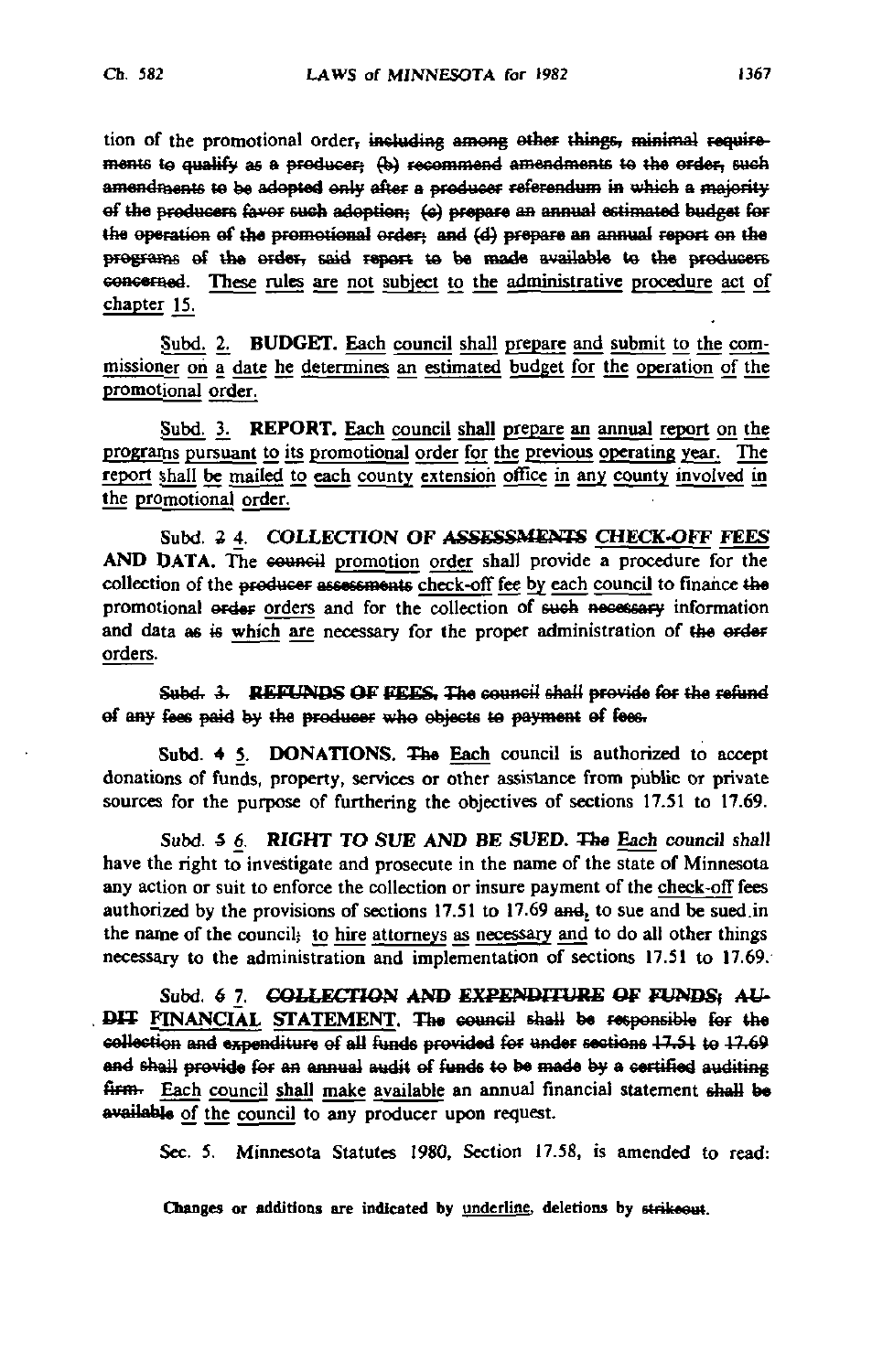# 17.58 POWERS AND DUTIES OF COMMISSIONER.

Subdivision 1. CONTRACTS. The commissioner, with the advice and consent ef the A council, with the approval of the commissioner, may contract and cooperate with any person, firm, corporation or association, or with any local, state, federal or international agency or institution, for market development, education, publicity, promotion, research, transportation and advertising within the purposes of sections 17.51 to 17.69.

Subd. 2. PERSONNEL. The commissioner council, with the advice and eeaseat ef the with the approvaj of the commissioner council, may shall appoint, employ, provide necessary bond, discharge, fix compensation for and prescribe the duties of such the first chief administrative officer of any council established after the effective date of sections  $1$  to  $11$ . The council, after consultation with the commissioner, shall appoint, employ, provide necessary bond, discharge, fix compensation for and provide duties of subsequent chief administrative officers administrative, clerical, technical and. A council may employ other personnel and agencies as may be deemed as it deems necessary.

Subd. 3. GENERAL POWERS. In administering sections 17.51 to 17-69, the commissioner shall have such other powers as may be conferred upon him by law not inconsistent with the provisions of sections 17.51 to 17.69. The commissioner is authorized to cooperate with any appropriate agency of any state for the purpose of carrying out the provisions of sections 17.51 to 17.69, and in securing uniformity of administration and enforcement.

Subd. 4. REGULATIONS RULES. In The organization, conduct of elections, referenda, and meetings of a council and operation the administration of a promotional order for any commodity coming under sections  $17.51$  to  $17.69$ the commissioner shall follow the be governed by rules and regulations as developed promulgated by the council commissioner pursuant to the provisions of sections  $17.51$  to  $17.69$  chapter 15.

Subd. 5. AUDITS. Each year the commissioner shall conduct a fiscal audit, and at least every three years the commissioner shall conduct a compliance audit of each council. A compliance audit is an audit to determine that a council has complied with the terms of sections 17.51 to 17.69, with all other applicable federal or state laws, and with the terms of any promotional orders established.

Sec. 6. Minnesota Statutes 1980, Section 17.59, Subdivision 1, is amended to read:

Subdivision 1. ASSESSMENT CHECK-OFF FEES. For the purpose of providing funds to defray the necessary expenses incurred by the commissioner and the council in formulating, submitting to referendum, issuing, administering and enforcing a promotional order, the promotional order shall provide for assessing and collecting check-off fees in amounts sufficient to defray such expenses, and shall indicate the maximum assessment check-off rate which shall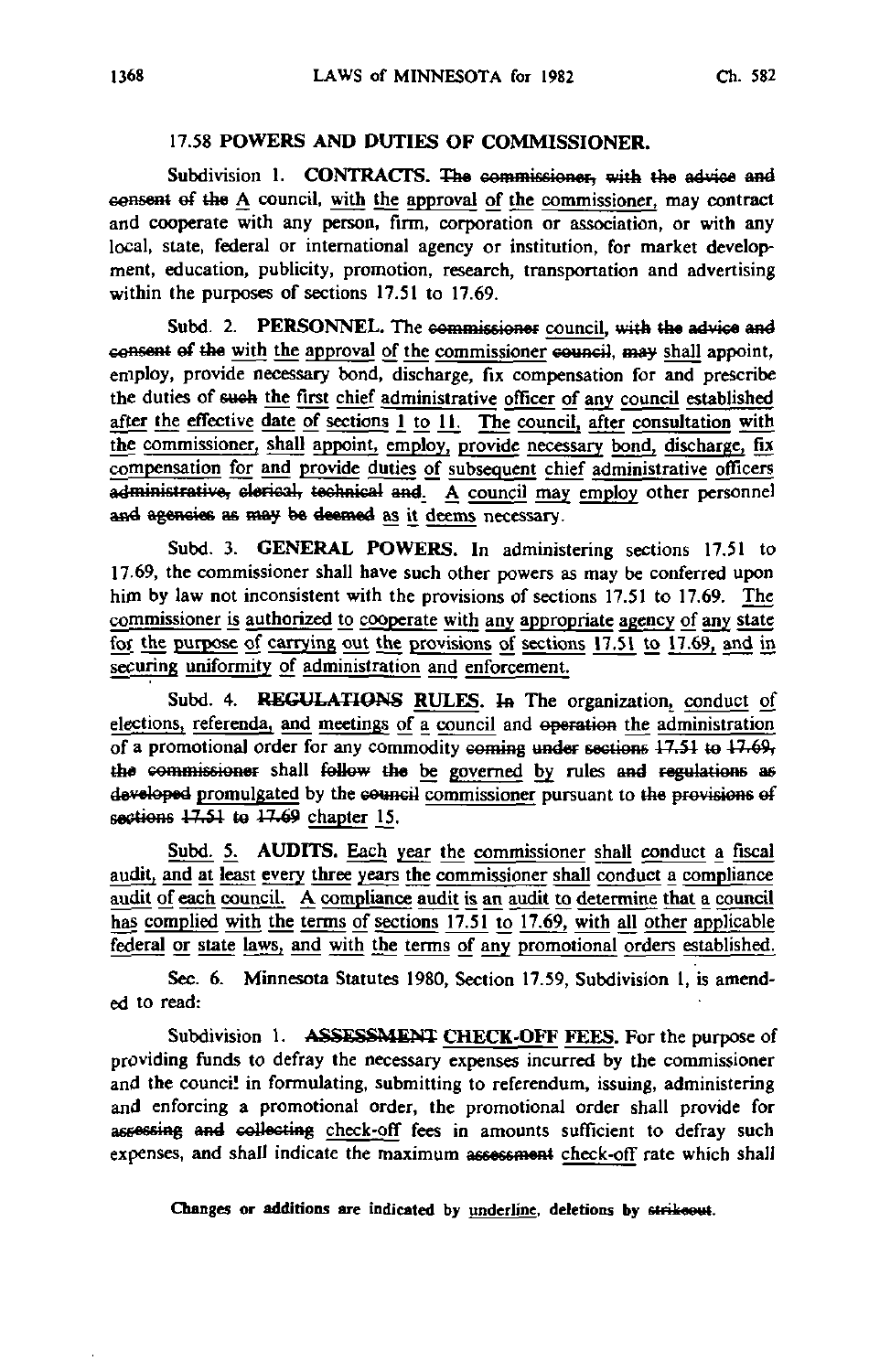not exceed one percent of the market value of the year's production of participating producers. Any increase in the maximum assessment check-off provided for in the promotional order must be within the limit herein prescribed and must be approved by the majority of voting participating producers in a referendum held for that purpose after reasonable notice of such proposed increase.

Sec. 7. Minnesota Statutes 1980, Section 17.59, Subdivision 2, is amended to read:

Subd. 2. PAYMENT. The council together with the commissoner shall establish the procedure for the timely payment of the assessment check-off fee by the producer, and such to the council. The procedure shall be clearly outlined in the proposed promotional order. Such The procedure must be fair, reasonable and whenever possible the check-off fee shall be deducted by the first purchaser at the time of sale. The first purchaser shall submit to the council through the commissioner's office any check-off fees so deducted once every 30 days in accordance with the commissoner's rules. When proof of payment of the fee assessed can be furnished, it shall net be necessary fer any subsequent buyer to deduct the fee at time of purchase.

Sec. 8. Minnesota Statutes 1981 Supplement, Section 17.59, Subdivision 4, is amended to read:

Subd. 4. DEPOSIT AND USE OF CHECK-OFF FEES. Check-off fees collected pursuant to sections 17.51 to 17.69 shall be deposited in a federally insured depository institution and shall be disbursed by the officers and employees approved by the council for the necessary expenses incurred in the administration of sections 17.51 to 17.69. Check-off fees collected shall be used exclusively for the purpose collected and not for legislative er political activities to support or oppose a political party or a candidate for nomination or election to a public office.

Sec. 9. Minnesota Statutes 1980, Section 17.60, is amended to read:

17.60 COMPENSATION AND EXPENSES.

Each member of the a council, except the commissioner, shall be entitled to a reasonable per diem to be fixed in the promotional order, not exceeding the same rate of compensation per day as is authorized for payment to members of advisory councils and committees pursuant to section 15.059, subdivision 3, while engaged in the performance of his duties, and actual expenses incurred while attending council meetings, but only actual expenses incurred while engaged in ether official business of the eeuneil or executive committee meetings. Payments to council members for other official business of the council require approval by the council.

Sec. 10. Minnesota Statutes 1980, Section 17.62, is amended to read: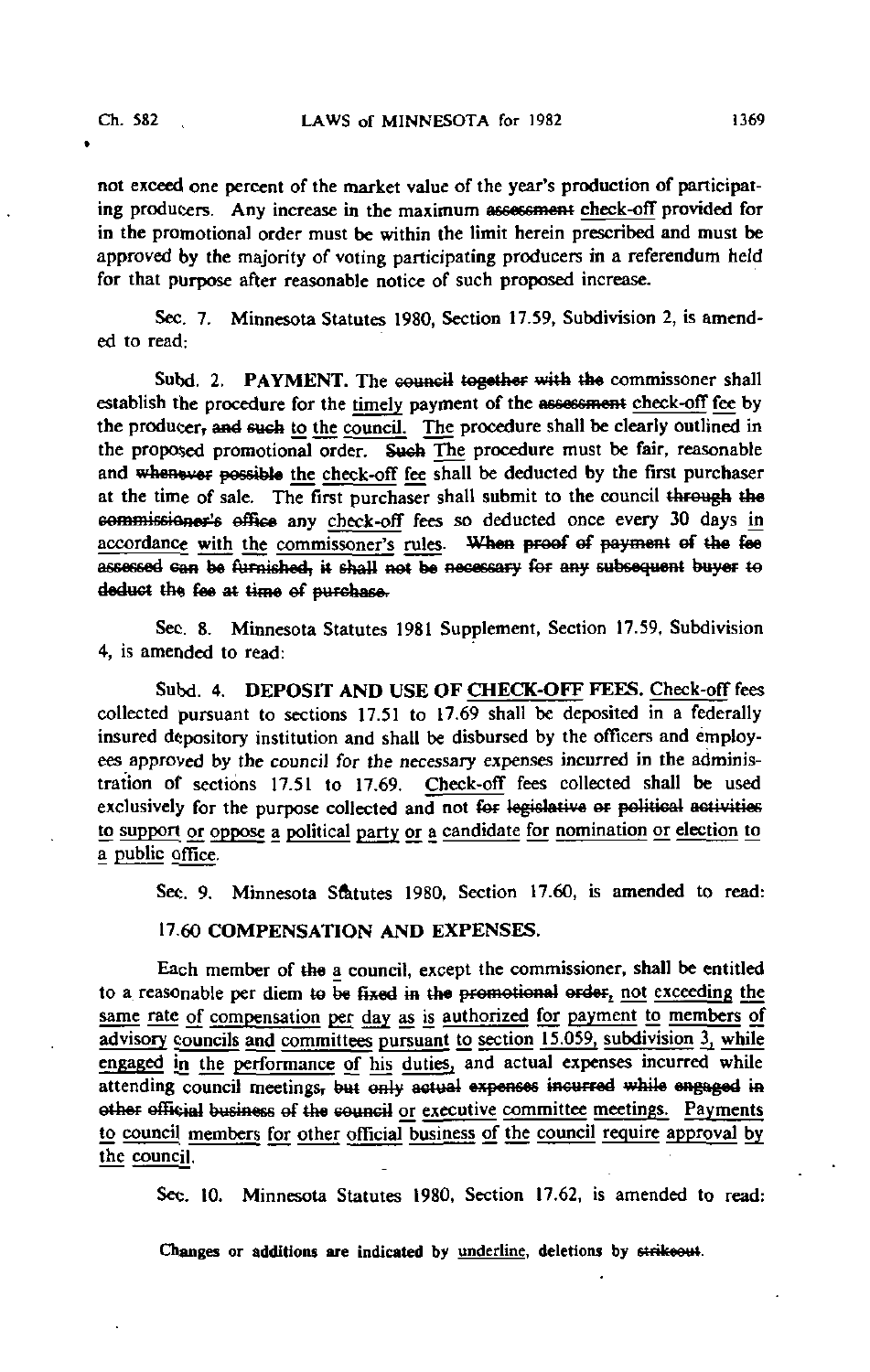## 17.62 RECORDS OF THE COUNCIL.

All of the records of the a council, except as otherwise provided in this section, shall be open to the public records and shall be available for inspection by any person for any lawful purpose, provided, however, that the council shall be empowered to make reasonable rules and regulations concerning the inspection of the records, the time or place of suck inspection, or the manner in which the information shall be made available. Financial information pertaining to individual participating producers shall not be open to the public.

Sec. 11. Minnesota Statutes 1980, Section 17.63, is amended to read:

### 17.63 REFUND OF FEES.

Any producer may, by the use of forms to be provided by the commissioner and upon presentation of such proof as the commissioner and council may require requires by rule or regulation, have the check-off fee paid pursuant to sections 17.51 to 17.69 refunded to him, provided the check-off fee was remitted on a timely basis. Sueh The request for refund must be received in the office of the commissioner or the council within 60 days the time specified in the promotion order following the payment of such the check-off fee, but. In no event shall these requests for refund be accepted more often than 12 times per year and must be made at least once each year. Refund shall be made by the commissioner &r and council within 30 days of the request for refund provided that the check-off fee sought to be refunded has been received. Rules and regulations governing the refund of check-off fees for the commodity involved all commodities shall be formulated by the council together with the commissioner and, shall be fully outlined at the hearing, or hearings in the promotion order, and shall be available'for the information of all producers concerned with the referendum.

Sec. 12. Minnesota Statutes 1980, Section 17.64, is amended to read:

# 17.64 TERMINATION OF THE ORDER.

Subdivision 1. BY COUNCIL. The council after consultation with the commissioner and by a majority vote shall suspend or terminate a promotional order whenever it finds, after a public hearing or hearings, that an order is contrary to or.does not tend te effectuate the purposes or provisions of sections 17.51 to 17.69, provided that sueh the suspension or termination shall not become effective until the expiration of the current marketing year. The current marketing year for any commodity under sections 17.51 to 17.69 shall be determined by the council together with the commissioner-

Subd. 2. BY REFERENDUM. Upon petition of the same number of producers as required to initiate the promotional order, the commissioner with the advice and consent ef the council shall within 60 days conduct a referendum to determine whether or not the promotional order shall be continued. He shall terminate the order at the end of the current marketing year if a majority of the producers voting in the referendum vote in favor of termination. Such The